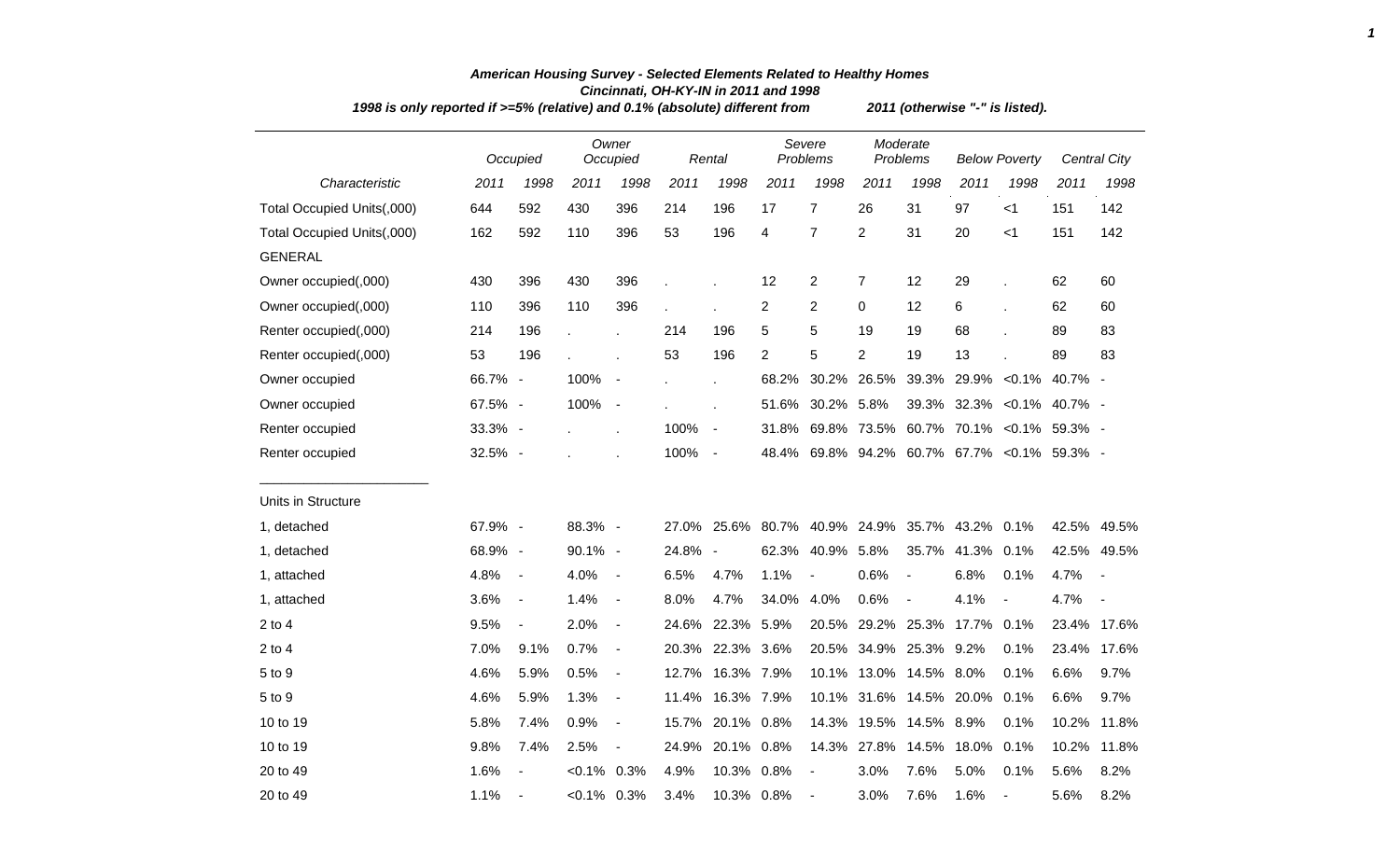|                                             |       | Occupied         |                                       | Owner<br>Occupied        |                                     | Rental                   |               | Severe<br>Problems                                                     |             | Moderate<br>Problems |                        | <b>Below Poverty</b>     |             | Central City |
|---------------------------------------------|-------|------------------|---------------------------------------|--------------------------|-------------------------------------|--------------------------|---------------|------------------------------------------------------------------------|-------------|----------------------|------------------------|--------------------------|-------------|--------------|
| Characteristic                              | 2011  | 1998             | 2011                                  | 1998                     | 2011                                | 1998                     | 2011          | 1998                                                                   | 2011        | 1998                 | 2011                   | 1998                     | 2011        | 1998         |
| Manufactured /mobile home or<br>trailer     | 3.1%  | $\blacksquare$   | 4.0%                                  | $\overline{\phantom{a}}$ | 1.3%                                | $\overline{a}$           | 0.7%          | 8.1%                                                                   | 5.9%        | 0.6%                 | 3.9%                   |                          | $< 0.1\%$ - |              |
| Manufactured /mobile home or<br>trailer     | 4.1%  | $\overline{a}$   | 3.8%                                  | $\overline{\phantom{a}}$ | 4.7%                                | $\overline{\phantom{a}}$ | 0.7%          | 8.1%                                                                   | 5.9%        | 0.6%                 | 2.4%                   | $\overline{\phantom{a}}$ | $< 0.1\%$ - |              |
| Year Structure Built                        |       |                  |                                       |                          |                                     |                          |               |                                                                        |             |                      |                        |                          |             |              |
| Post-2000                                   | 11.3% |                  | $< 0.1\%$ 13.9% $< 0.1\%$ 6.1%        |                          |                                     | $< 0.1\%$                | 0.9%          | $\sim$ $-$                                                             | 3.3%        | $\sim$ $-$           | 5.6%                   | 0.1%                     | 1.8%        |              |
| Post-2000                                   | 9.6%  |                  | $< 0.1\%$ 12.4% $< 0.1\%$ 3.8%        |                          |                                     | $\overline{\phantom{a}}$ | $< 0.1\%$ -   |                                                                        | $< 0.1\%$ - |                      | 2.3%                   |                          | 1.8%        |              |
| Post-1980                                   | 33.9% |                  | 25.2% 37.5% 28.9% 26.8% 17.8%         |                          |                                     |                          | 4.7%          | 6.0%                                                                   |             | 13.6% 10.1%          | 24.8% 0.1%             |                          | 11.1% 5.4%  |              |
| Post-1980                                   |       | 41.3% 25.2%      |                                       |                          | 45.2% 28.9% 33.2% 17.8% < 0.1% 6.0% |                          |               |                                                                        |             |                      | 26.1% 10.1% 39.5% 0.1% |                          | 11.1% 5.4%  |              |
| Pre-1980                                    | 66.1% |                  | 74.8% 62.5% 71.1% 73.2% 82.2% 95.3% - |                          |                                     |                          |               |                                                                        | 86.4% -     |                      | 75.2% 0.1%             |                          |             | 88.9% 94.6%  |
| Pre-1980                                    | 58.7% |                  | 74.8% 54.8% 71.1% 66.8% 82.2%         |                          |                                     |                          | 100%          | 94.0%                                                                  |             | 73.9% 89.9%          | 60.5% 0.1%             |                          |             | 88.9% 94.6%  |
| Pre-1960                                    | 39.3% | 46.6%            |                                       |                          | 36.9% 45.4% 44.3%                   |                          |               | 49.1% 78.7% 57.1%                                                      |             | 48.7% 65.3%          | 50.9% 0.1%             |                          |             | 66.5% 74.8%  |
| Pre-1960                                    | 35.1% |                  | 46.6% 29.7% 45.4% 46.3%               |                          |                                     |                          | 49.1% 58.8% - |                                                                        |             | 49.3% 65.3%          | 40.5% 0.1%             |                          |             | 66.5% 74.8%  |
| Pre-1940                                    | 19.1% | 23.7%            |                                       |                          | 16.6% 20.9% 24.0%                   |                          | 29.3% 45.2%   | 36.5%                                                                  |             |                      | 28.4% 43.8% 27.2% 0.1% |                          |             | 44.5% 49.3%  |
| Pre-1940                                    |       |                  |                                       |                          |                                     |                          |               | 20.4% 23.7% 15.0% 20.9% 31.8% 29.3% 39.9% 36.5% 33.9% 43.8% 32.4% 0.1% |             |                      |                        |                          |             | 44.5% 49.3%  |
| Foundation (for 1-unit not<br>manufactured) |       |                  |                                       |                          |                                     |                          |               |                                                                        |             |                      |                        |                          |             |              |
| 1-Unit not manufactured(,000)               | 469   | 420              | 397                                   | 360                      | 72                                  | 59                       | 14            | 3                                                                      | 7           | 12                   | 49                     | <1                       | 71          | 75           |
| 1-Unit not manufactured(,000)               | 118   | 420              | 100                                   | 360                      | 17                                  | 59                       | 4             | 3                                                                      | 0           | 12                   | 9                      | $<$ 1                    | 71          | 75           |
| With a basement under all of<br>house       | 60.0% | 67.5%            | 62.4%                                 |                          | 68.6% 47.2%                         | 61.2%                    | 65.1% -       |                                                                        | 57.5%       |                      | 69.2% 54.7%            | 0.1%                     |             | 70.4% 84.3%  |
| With a basement under all of<br>house       | 77.0% |                  | 67.5% 80.0% 68.6% 59.6% -             |                          |                                     |                          |               | 96.1% 63.0% 57.5% 69.2% 42.5% 0.1%                                     |             |                      |                        |                          |             | 70.4% 84.3%  |
| With a basement under part of<br>house      |       |                  | 15.8% 14.1% 16.6% 14.6% 11.4% -       |                          |                                     |                          |               | 15.4% 9.1% 4.5%                                                        |             |                      | 12.5% 10.4% 0.1%       |                          | 20.1% 9.2%  |              |
| With a basement under part of<br>house      |       | 11.2% 14.1% 9.2% |                                       |                          |                                     |                          |               | 14.6% 22.7% 11.0% 15.4% 9.1% 4.5%                                      |             |                      | 12.5% 41.3% 0.1%       |                          | 20.1% 9.2%  |              |
| With a crawl space                          | 8.0%  | 6.6%             | 7.9%                                  | 6.2%                     | $8.8\%$                             | $\sim$ $-$               | 4.3%          |                                                                        |             |                      | 13.7% 11.4% 6.2% 9.4%  | 0.1%                     | 0.6%        |              |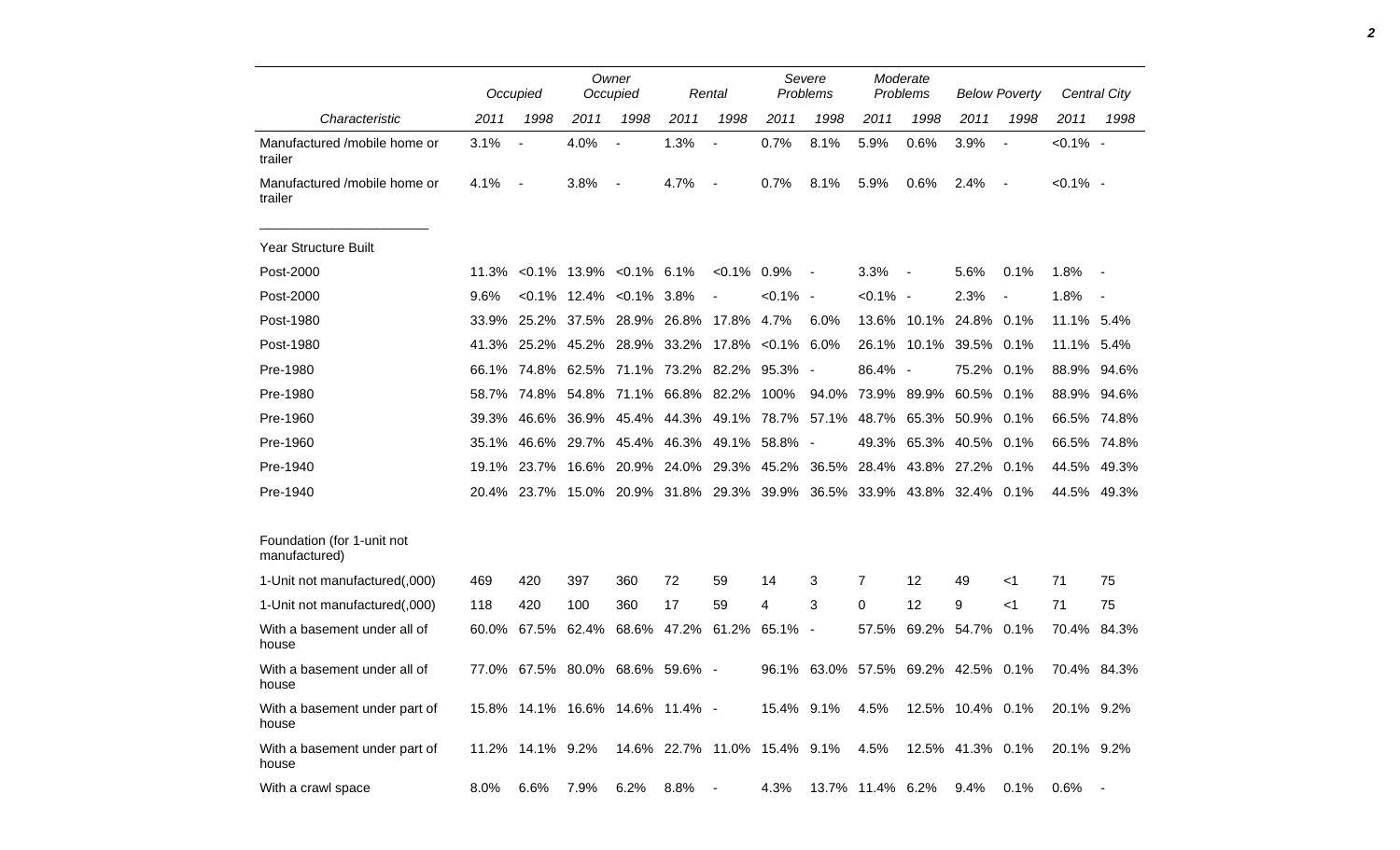|                                                        |       | Occupied                 |       | Owner<br>Occupied        |                | Rental                   |                | Severe<br>Problems        |                   | Moderate<br>Problems |             | <b>Below Poverty</b>     |      | Central City             |
|--------------------------------------------------------|-------|--------------------------|-------|--------------------------|----------------|--------------------------|----------------|---------------------------|-------------------|----------------------|-------------|--------------------------|------|--------------------------|
| Characteristic                                         | 2011  | 1998                     | 2011  | 1998                     | 2011           | 1998                     | 2011           | 1998                      | 2011              | 1998                 | 2011        | 1998                     | 2011 | 1998                     |
| With a crawl space                                     | 5.5%  | 6.6%                     | 6.1%  | $\overline{a}$           | 2.0%           | 8.6%                     | 3.9%           | 13.7%                     | 100%              | 6.2%                 | 2.7%        |                          | 0.6% | $\blacksquare$           |
| On a concrete slab                                     | 15.0% | 10.3%                    | 12.0% | 9.2%                     | 31.4%          | 17.1%                    | 15.1%          | 4.7%                      | 26.7%             | 12.1%                | 24.3%       | 0.1%                     | 8.6% | 4.6%                     |
| On a concrete slab                                     | 4.5%  | 10.3%                    | 2.8%  | 9.2%                     | 14.1%          | 17.1%                    | 15.1% 4.7%     |                           | 26.7%             |                      | 12.1% 13.5% | 0.1%                     | 8.6% | 4.6%                     |
| In some other way                                      | 1.1%  |                          | 1.1%  | $\blacksquare$           | 1.2%           |                          | $< 0.1\%$      | $9.5\%$                   | $< 0.1\%$ -       |                      | 1.3%        | $\blacksquare$           | 0.3% |                          |
| In some other way                                      | 1.8%  | $\blacksquare$           | 1.8%  | $\overline{\phantom{a}}$ | 1.6%           | $\blacksquare$           | $< 0.1\%$ 9.5% |                           | $< 0.1\%$ -       |                      | 1.3%        | $\blacksquare$           | 0.3% | $\overline{\phantom{a}}$ |
|                                                        |       |                          |       |                          |                |                          |                |                           |                   |                      |             |                          |      |                          |
| <b>EXTERIOR</b>                                        |       |                          |       |                          |                |                          |                |                           |                   |                      |             |                          |      |                          |
| <b>External Building Conditions (non</b><br>multiunit) |       |                          |       |                          |                |                          |                |                           |                   |                      |             |                          |      |                          |
| Sagging roof                                           | 1.6%  | $\blacksquare$           | 1.5%  | $\overline{\phantom{a}}$ | 2.4%           | $\overline{\phantom{a}}$ | 12.7%          | 9.6%                      | 4.7%              | 6.1%                 | 2.1%        | $\blacksquare$           | 0.4% | $\overline{\phantom{a}}$ |
| Sagging roof                                           | 0.5%  | $\blacksquare$           | 0.6%  | $\blacksquare$           | $<0.1\%$ 3.5%  |                          | $< 0.1\%$      | 9.6%                      | $< 0.1\%$         | 6.1%                 | <0.1%       | $\overline{\phantom{a}}$ | 0.4% |                          |
| Missing roofing material                               | 3.8%  | $\blacksquare$           | 3.5%  | $\blacksquare$           | 5.1%           | $\overline{\phantom{a}}$ | 3.6%           | 17.5%                     | 29.5%             | 12.4%                | 6.3%        | 0.1%                     | 5.1% | 6.4%                     |
| Missing roofing material                               | 2.3%  | $\blacksquare$           | 2.7%  | $\overline{\phantom{a}}$ | $< 0.1\%$ 5.2% |                          | 3.9%           | 17.5%                     |                   | $<0.1\%$ 12.4% 3.3%  |             | $\blacksquare$           | 5.1% | 6.4%                     |
| Hole in roof                                           | 1.5%  | $\blacksquare$           | 1.4%  | $\blacksquare$           | 2.1%           | $\overline{\phantom{a}}$ | 1.3%           | 16.6%                     | 28.6%             | 7.7%                 | 4.3%        | $\blacksquare$           | 3.6% | $\overline{\phantom{a}}$ |
| Hole in roof                                           | 0.8%  | $\blacksquare$           | 0.7%  | $\overline{\phantom{a}}$ | 1.1%           | $\overline{a}$           | <0.1%          | 16.6%                     | $< 0.1\%$ 7.7%    |                      | 2.0%        | $\blacksquare$           | 3.6% |                          |
| Missing bricks, siding, other<br>outside wall material | 2.0%  | $\overline{\phantom{a}}$ | 1.7%  | $\overline{\phantom{a}}$ | 3.5%           | 5.4%                     | 4.1%           | 7.6%                      | 7.7%              | 13.5% 2.0%           |             | $\blacksquare$           | 3.0% | $\overline{\phantom{a}}$ |
| Missing bricks, siding, other<br>outside wall material | 1.9%  | $\overline{\phantom{a}}$ | 2.2%  | $\overline{\phantom{a}}$ | 0.7%           | 5.4%                     | 33.8%          | 7.6%                      |                   | $<0.1\%$ 13.5% 4.3%  |             | $\blacksquare$           | 3.0% | $\overline{\phantom{a}}$ |
| Sloping outside walls                                  | 0.7%  | $\blacksquare$           | 0.6%  | $\overline{\phantom{a}}$ | 1.8%           | $\overline{\phantom{a}}$ | 3.5%           | 16.5% 3.4%                |                   |                      | 1.8%        | $\blacksquare$           | 1.2% |                          |
| Sloping outside walls                                  | 0.7%  | $\blacksquare$           | 0.4%  | $\overline{\phantom{a}}$ | 2.1%           | $\overline{\phantom{a}}$ | $< 0.1\%$      |                           | 16.5% < 0.1% 4.7% |                      | 3.5%        | $\blacksquare$           | 1.2% | $\blacksquare$           |
| Boarded up windows                                     | 1.3%  | $\overline{\phantom{a}}$ | 1.3%  | $\overline{\phantom{a}}$ | 1.1%           | $\overline{\phantom{a}}$ | 1.0%           | 9.3%                      | 3.7%              |                      | 1.1%        | $\blacksquare$           | 1.8% | $\overline{a}$           |
| Boarded up windows                                     | 0.6%  | $\blacksquare$           | 0.7%  | $\blacksquare$           | $<0.1\%$ 2.4%  |                          | $<0.1\%$       | 9.3%                      | $< 0.1\%$         | 4.9%                 | 3.3%        | $\blacksquare$           | 1.8% | $\blacksquare$           |
| <b>Broken windows</b>                                  | 4.6%  | $\blacksquare$           | 4.2%  | $\overline{\phantom{a}}$ | 7.0%           | 12.2%                    |                | 14.1% 28.4%               | 15.5%             | 11.3%                | 8.2%        | 0.1%                     | 3.0% | 7.2%                     |
| Broken windows                                         | 1.8%  | $\blacksquare$           | 2.0%  | $\blacksquare$           | 0.7%           | 12.2%                    |                | $< 0.1\%$ 28.4% $< 0.1\%$ |                   | 11.3%                | 7.6%        | 0.1%                     | 3.0% | 7.2%                     |
| Bars on windows                                        | 0.4%  |                          | 0.3%  | $\blacksquare$           | 0.8%           |                          | $< 0.1\%$ -    |                           | $< 0.1\%$ 2.5%    |                      | 0.3%        | $\blacksquare$           | 1.8% |                          |
| Bars on windows                                        | 0.1%  | $\overline{a}$           | 0.1%  | $\overline{\phantom{a}}$ | $<0.1\%$ 4.5%  |                          | $< 0.1\%$ -    |                           | $< 0.1\%$ 2.5%    |                      | $< 0.1\%$ - |                          | 1.8% |                          |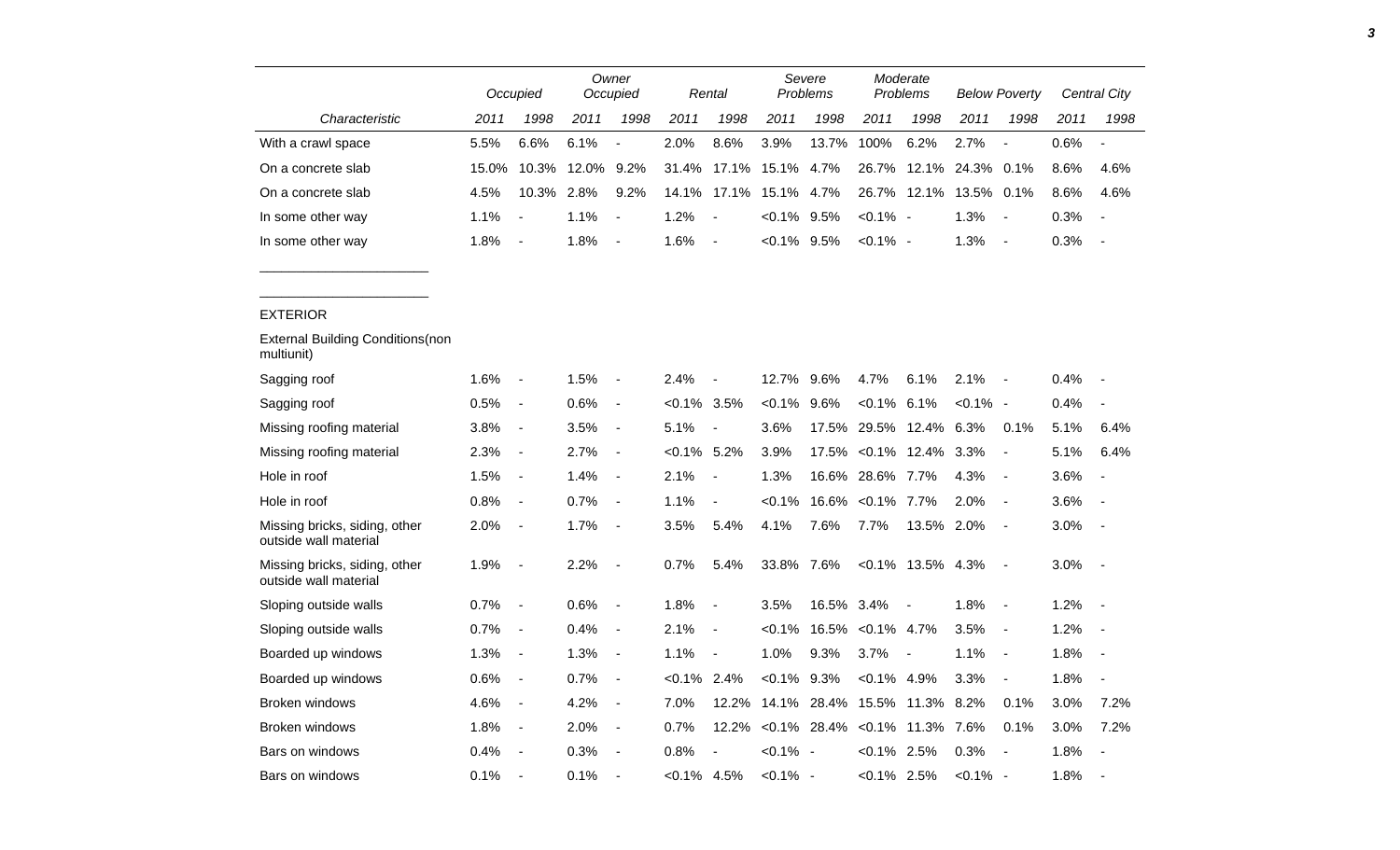|                                                              |            | Occupied                 |         | Owner<br>Occupied                                       |         | Rental                   |                | Severe<br>Problems |           | Moderate<br>Problems |                            | <b>Below Poverty</b>     |            | <b>Central City</b>      |
|--------------------------------------------------------------|------------|--------------------------|---------|---------------------------------------------------------|---------|--------------------------|----------------|--------------------|-----------|----------------------|----------------------------|--------------------------|------------|--------------------------|
| Characteristic                                               | 2011       | 1998                     | 2011    | 1998                                                    | 2011    | 1998                     | 2011           | 1998               | 2011      | 1998                 | 2011                       | 1998                     | 2011       | 1998                     |
| Foundation crumbling or has open 10.0% 4.8%<br>crack or hole |            |                          | 9.7%    | 4.4%                                                    | 11.5%   | 7.7%                     | 39.6%          | 16.1%              | 22.5%     | 19.8%                | 9.3%                       | 0.1%                     | 10.4% 6.4% |                          |
| Foundation crumbling or has open 13.0% 4.8%<br>crack or hole |            |                          | 14.2%   | 4.4%                                                    | 6.3%    | 7.7%                     | 7.5%           | 16.1%              | 100%      | 19.8%                | 11.0% 0.1%                 |                          | 10.4% 6.4% |                          |
| None of the above                                            | $80.5\%$ - |                          | 82.0% - |                                                         | 72.0% - |                          | 43.4%          | 56.4%              | 42.6%     |                      | 57.1% 75.6% 0.1%           |                          | 76.9% -    |                          |
| None of the above                                            | 79.1%      | 83.9%                    |         | 76.9% 85.7%                                             |         | 90.4% 72.9%              | 54.9% -        |                    | $< 0.1\%$ |                      | 57.1% 75.8%                | 0.1%                     | 76.9% -    |                          |
| None of the above(excluding<br>bars)                         | 80.8% -    |                          | 82.3% - |                                                         | 72.6% - |                          |                | 43.4% 56.4%        |           |                      | 42.6% 58.3% 75.6% 0.1%     |                          | 78.5% -    |                          |
| None of the above(excluding<br>bars)                         |            |                          |         | 79.1% 84.6% 77.0% 86.3% 90.4% 74.3%                     |         |                          | 54.9% -        |                    |           |                      | $< 0.1\%$ 58.3% 75.8% 0.1% |                          | 78.5% -    |                          |
| Water Leakage During Last 12<br>Months                       |            |                          |         |                                                         |         |                          |                |                    |           |                      |                            |                          |            |                          |
| With leakage from outside<br>structure                       |            |                          |         | 15.8% 20.8% 17.6% 24.4% 12.3% 13.5% 38.0% 41.3% 39.4% - |         |                          |                |                    |           |                      | 15.5% 0.1%                 |                          |            | 17.2% 21.2%              |
| With leakage from outside<br>structure                       | 11.0%      | 20.8% 9.1%               |         |                                                         |         | 24.4% 15.2% 13.5% 6.7%   |                | 41.3%              | 18.0%     | 39.3%                | 17.2% 0.1%                 |                          |            | 17.2% 21.2%              |
| Roof                                                         | 6.8%       | 6.4%                     | 7.6%    | 6.8%                                                    | 5.3%    | 5.8%                     | 16.3%          | 28.5%              | 24.6%     | 20.0%                | 6.7%                       | 0.1%                     | 9.6%       | 8.1%                     |
| Roof                                                         | 4.5%       | 6.4%                     | 2.4%    | 6.8%                                                    | 9.0%    | 5.8%                     | $< 0.1\%$      | 28.5%              | 12.2%     | 20.0%                | 5.7%                       | 0.1%                     | 9.6%       | 8.1%                     |
| <b>Basement leak</b>                                         | 7.4%       | 14.1%                    | 10.1%   | 18.5%                                                   | 1.9%    | 5.1%                     | 19.0%          | 14.7%              | 8.5%      | 25.6%                | 4.5%                       | $\overline{\phantom{a}}$ | 7.3%       | 13.9%                    |
| <b>Basement leak</b>                                         | 3.4%       | 14.1%                    | 3.6%    | 18.5%                                                   | 2.9%    | 5.1%                     | 6.7%           | 14.7%              |           | $< 0.1\%$ 25.6%      | 2.0%                       |                          | 7.3%       | 13.9%                    |
| Walls, closed windows, or doors<br>leak                      | 2.7%       | $\overline{a}$           | 1.9%    |                                                         | 4.2%    | $\blacksquare$           | 11.4% -        |                    | 13.6% -   |                      | 5.9%                       | 0.1%                     | 4.1%       | $\overline{\phantom{a}}$ |
| Walls, closed windows, or doors<br>leak                      | 3.2%       | $\overline{\phantom{a}}$ | 2.7%    |                                                         | 4.3%    | $\overline{\phantom{a}}$ | 3.6%           | 11.9%              |           | $< 0.1\%$ 13.3%      | 8.1%                       | 0.1%                     | 4.1%       |                          |
| Other or Unknown exterior Leak                               | 1.4%       | $\overline{\phantom{a}}$ | 1.2%    |                                                         | 1.7%    | $\overline{a}$           | 12.4%          | 3.2%               | 0.6%      | 6.4%                 | 2.5%                       |                          | 2.0%       |                          |
| Other or Unknown exterior Leak                               | 0.8%       | $\blacksquare$           | 1.0%    | $\blacksquare$                                          | 0.4%    | $\blacksquare$           | $< 0.1\%$ 3.2% |                    | 5.8%      | 6.4%                 | 1.2%                       | $\overline{\phantom{a}}$ | 2.0%       |                          |

*4*

INTERIOR

\_\_\_\_\_\_\_\_\_\_\_\_\_\_\_\_\_\_\_\_\_\_\_ \_\_\_\_\_\_\_\_\_\_\_\_\_\_\_\_\_\_\_\_\_\_\_

Damage

Holes in floors 0.7% - 0.6% - 1.0% - 1.6% 10.9% 8.1% 5.1% 2.3% - 0.5% -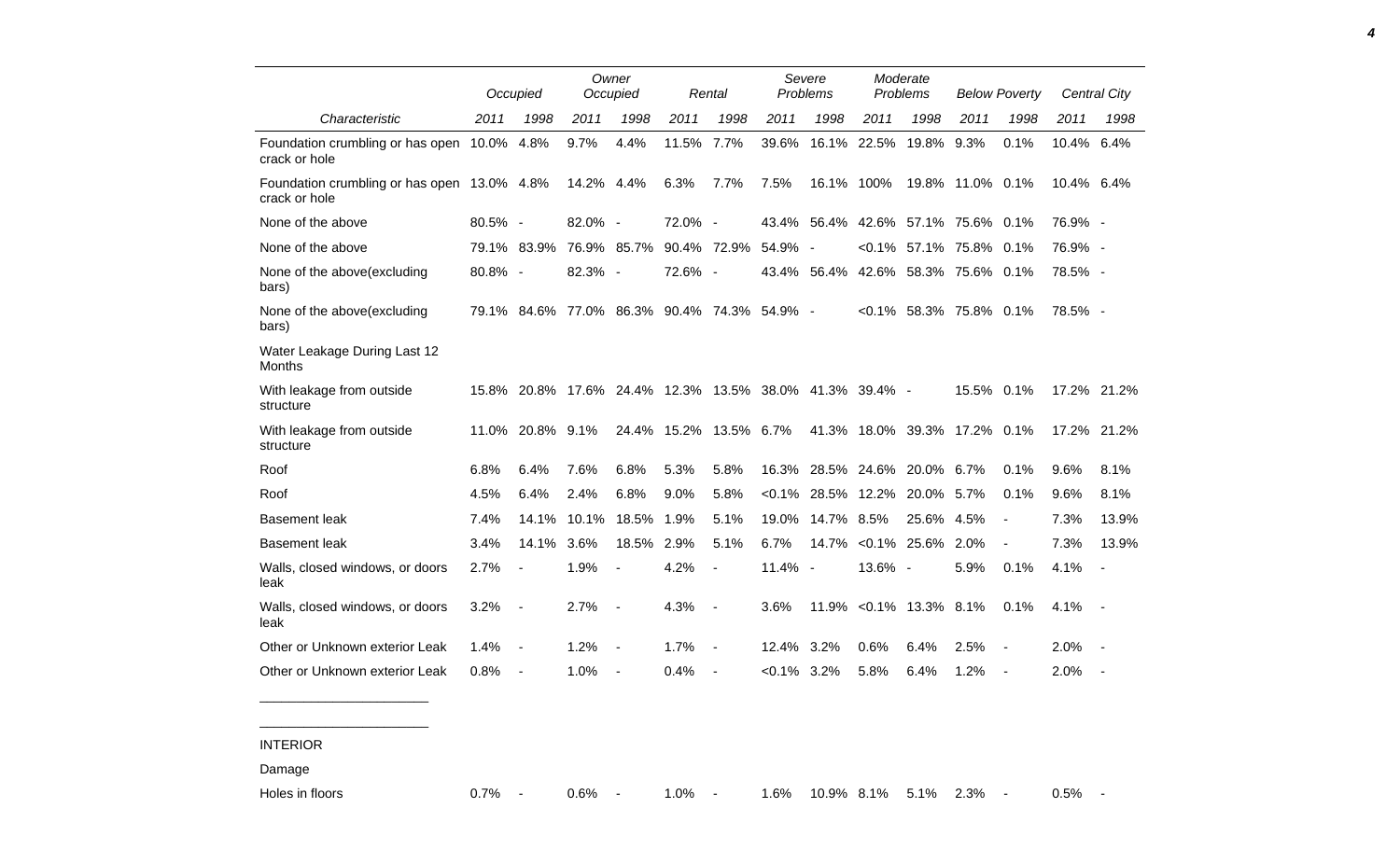|                                         |      | Occupied                 |       | Owner<br>Occupied        |           | Rental                   |           | Severe<br>Problems       |                   | Moderate<br>Problems |             | <b>Below Poverty</b>     |       | Central City             |
|-----------------------------------------|------|--------------------------|-------|--------------------------|-----------|--------------------------|-----------|--------------------------|-------------------|----------------------|-------------|--------------------------|-------|--------------------------|
| Characteristic                          | 2011 | 1998                     | 2011  | 1998                     | 2011      | 1998                     | 2011      | 1998                     | 2011              | 1998                 | 2011        | 1998                     | 2011  | 1998                     |
| Holes in floors                         | 1.3% | $\overline{a}$           | 1.9%  | $\overline{a}$           | $< 0.1\%$ | 0.9%                     | $< 0.1\%$ | 10.9%                    | 5.8%              | 5.1%                 | $< 0.1\%$ - |                          | 0.5%  | $\overline{\phantom{a}}$ |
| Open cracks or holes                    | 6.9% | 5.6%                     | 6.6%  | 4.5%                     | 7.6%      | $\overline{\phantom{a}}$ | 36.2%     | 29.5%                    | 33.3%             | 36.1%                | 9.7%        | 0.1%                     | 10.9% | 8.9%                     |
| Open cracks or holes                    | 2.3% | 5.6%                     | 1.1%  | $\blacksquare$           | 4.9%      | 7.8%                     | 3.6%      | 29.5%                    | 18.0%             | 36.1%                | 7.4%        | 0.1%                     | 10.9% | 8.9%                     |
| Broken plaster or peeling paint         | 3.0% | $\overline{a}$           | 2.0%  | $\overline{\phantom{a}}$ | 5.0%      | 5.9%                     | 12.7%     | 17.5%                    | 28.3% -           |                      | 6.5%        | 0.1%                     | 5.4%  | 7.2%                     |
| Broken plaster or peeling paint         | 1.3% |                          | 1.2%  | $\blacksquare$           | 1.5%      | 5.9%                     | 3.6%      |                          | 17.5% 24.7% 27.9% |                      | 1.3%        |                          | 5.4%  | 7.2%                     |
| Water Leakage During Last 12<br>Months  |      |                          |       |                          |           |                          |           |                          |                   |                      |             |                          |       |                          |
| With leakage from inside structure 9.4% |      | 10.8%                    | 7.9%  | 9.0%                     | 12.4%     | 14.4%                    | 32.2% -   |                          | 22.6%             | 35.1%                | 12.6%       | 0.1%                     | 9.7%  | 14.3%                    |
| With leakage from inside structure      | 3.6% | 10.8%                    | 3.0%  | 9.0%                     | 4.7%      | 14.4%                    | $< 0.1\%$ | 33.7%                    | 19.4%             | 35.1%                | 7.5%        | 0.1%                     | 9.7%  | 14.3%                    |
| Fixtures backed up or overflowed        | 2.3% | $\blacksquare$           | 1.9%  | $\blacksquare$           | 3.2%      | 6.6%                     |           | 12.3% 22.6%              | 3.0%              | 20.4%                | 1.8%        | $\overline{\phantom{a}}$ | 1.2%  | 7.0%                     |
| Fixtures backed up or overflowed        | 1.2% | $\overline{\phantom{a}}$ | 1.4%  | $\overline{\phantom{a}}$ | 1.0%      | 6.6%                     | $< 0.1\%$ | 22.6%                    | 5.9%              | 20.4%                | 1.4%        | $\overline{\phantom{a}}$ | 1.2%  | 7.0%                     |
| Pipes leaked                            | 3.6% | $\overline{\phantom{a}}$ | 3.5%  | $\overline{\phantom{a}}$ | 3.9%      | 6.3%                     | 16.7%     | 10.8%                    | 9.4%              | 19.8%                | 6.2%        | 0.1%                     | 5.2%  | 6.4%                     |
| Pipes leaked                            | 0.9% | $\blacksquare$           | 0.9%  | $\blacksquare$           | 1.0%      | 6.3%                     | $< 0.1\%$ | 10.8%                    | 5.9%              | 19.8%                | 0.7%        | $\overline{\phantom{a}}$ | 5.2%  | 6.4%                     |
| Broken water heater                     | 1.2% | $\overline{\phantom{a}}$ | 1.1%  | $\blacksquare$           | 1.5%      | $\blacksquare$           | 2.4%      | $\overline{\phantom{a}}$ | 6.1%              | 1.4%                 | 2.2%        | $\sim$                   | 1.3%  |                          |
| Broken water heater                     | 0.1% | $\overline{\phantom{a}}$ | 0.1%  | $\blacksquare$           | $< 0.1\%$ | 0.8%                     | $< 0.1\%$ | 3.0%                     | $< 0.1\%$         | 1.4%                 | $< 0.1\%$ - |                          | 1.3%  |                          |
| Other or Unknown                        | 2.5% | $\overline{\phantom{a}}$ | 1.7%  | $\blacksquare$           | 4.3%      | $\overline{\phantom{a}}$ | 3.2%      | 11.1% 5.1%               |                   | 8.0%                 | 3.8%        |                          | 2.3%  |                          |
| Other or Unknown                        | 1.4% | $\blacksquare$           | 0.7%  | $\overline{\phantom{a}}$ | 2.8%      | $\overline{\phantom{a}}$ | $< 0.1\%$ |                          | 11.1% 13.5%       | 8.0%                 | 5.3%        | 0.1%                     | 2.3%  |                          |
|                                         |      |                          |       |                          |           |                          |           |                          |                   |                      |             |                          |       |                          |
| Rodents                                 |      |                          |       |                          |           |                          |           |                          |                   |                      |             |                          |       |                          |
| Signs of rats in last 3 mon.            | 0.3% | $\overline{\phantom{a}}$ | 0.2%  |                          | 0.5%      |                          | 1.6%      | $\overline{\phantom{a}}$ | $< 0.1\%$ 5.4%    |                      | 0.8%        |                          | 0.5%  |                          |
| Signs of rats in last 3 mon.            | 0.2% | $\overline{\phantom{a}}$ | 0.1%  | $\overline{\phantom{a}}$ | 0.5%      | $\blacksquare$           | 3.6%      | $\overline{\phantom{a}}$ | $< 0.1\%$         | 5.4%                 | $< 0.1\%$ - |                          | 0.5%  |                          |
| Signs of mice in last 3 mon.            | 9.9% | 4.7%                     | 11.5% | 5.0%                     | 6.7%      | 4.0%                     | 43.5%     | 11.3%                    | 13.6%             | 7.8%                 | 12.3% 0.1%  |                          | 8.0%  | 3.8%                     |
| Signs of mice in last 3 mon.            | 7.9% | 4.7%                     | 5.7%  | 5.0%                     | 12.5%     | 4.0%                     | $< 0.1\%$ | 11.3%                    | $< 0.1\%$ 7.8%    |                      | 10.0% 0.1%  |                          | 8.0%  | 3.8%                     |

0.3% - 0.2% - 0.4% - 2.4% - 1.1% - 0.8% - 0.6% -

Signs of rodents, not sure which

kind in last 3 mon.

*5*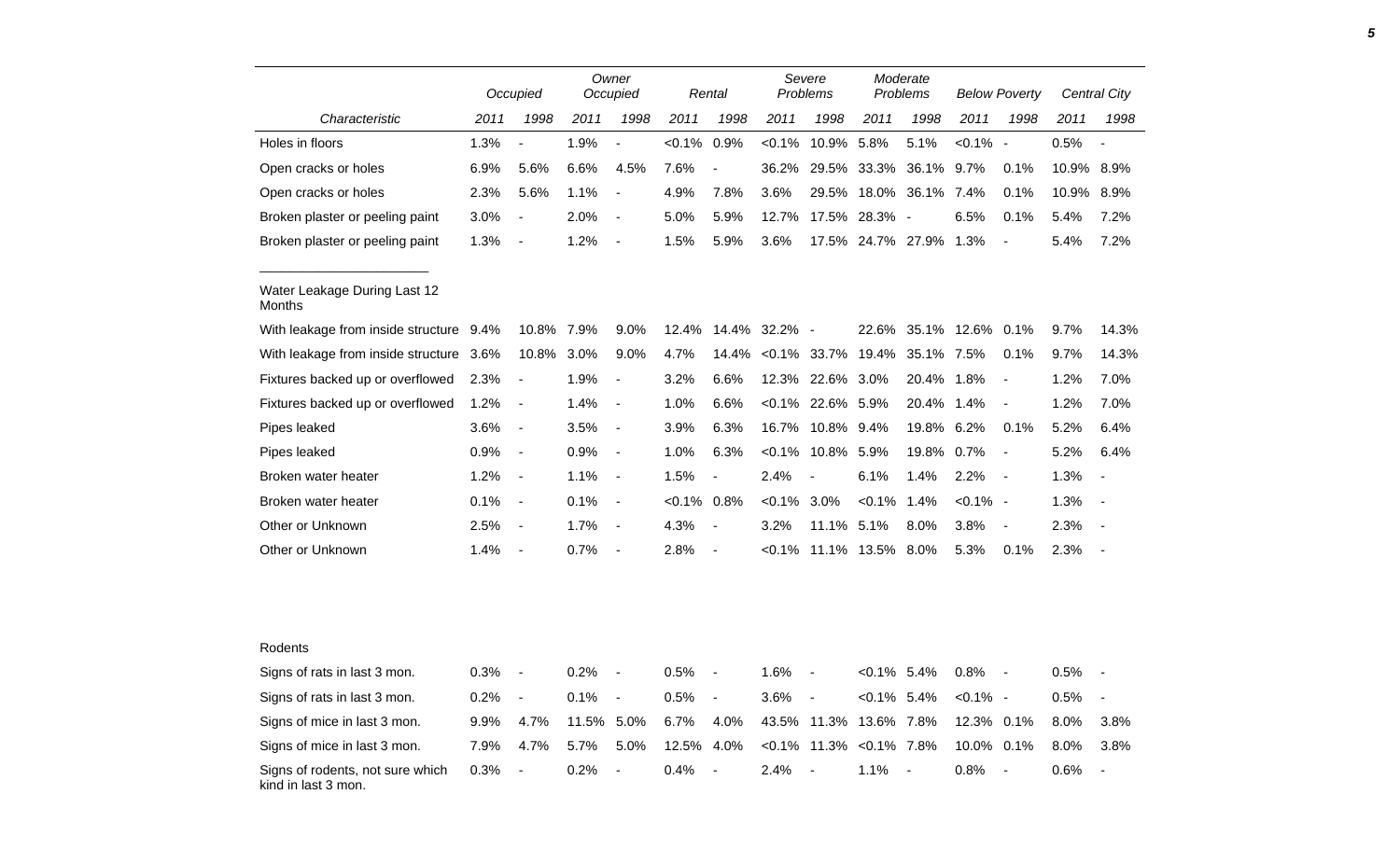|                                                           |             | Occupied                 |             | Owner<br>Occupied        |             | Rental                   |             | Severe<br>Problems                   |                        | Moderate<br>Problems     |             | <b>Below Poverty</b>     |             | Central City             |
|-----------------------------------------------------------|-------------|--------------------------|-------------|--------------------------|-------------|--------------------------|-------------|--------------------------------------|------------------------|--------------------------|-------------|--------------------------|-------------|--------------------------|
| Characteristic                                            | 2011        | 1998                     | 2011        | 1998                     | 2011        | 1998                     | 2011        | 1998                                 | 2011                   | 1998                     | 2011        | 1998                     | 2011        | 1998                     |
| Signs of rodents, not sure which<br>kind in last 3 mon.   | $< 0.1\%$ - |                          | $< 0.1\%$ - |                          | $< 0.1\%$   | 0.3%                     | $< 0.1\%$ - |                                      | $< 0.1\%$ 0.5%         |                          | $< 0.1\%$ - |                          | 0.6%        | $\overline{\phantom{a}}$ |
| Electrical                                                |             |                          |             |                          |             |                          |             |                                      |                        |                          |             |                          |             |                          |
| No electrical wiring                                      | $< 0.1\%$ - |                          | $< 0.1\%$ - |                          | $< 0.1\%$ - |                          | $< 0.1\%$ - |                                      | $< 0.1\%$ -            |                          | $< 0.1\%$ - |                          | $< 0.1\%$ - |                          |
| No electrical wiring                                      | $< 0.1\%$ - |                          | $< 0.1\%$ - |                          | $< 0.1\%$ - |                          | $< 0.1\%$ - |                                      | $< 0.1\%$ -            |                          | $< 0.1\%$ - |                          | $< 0.1\%$ - |                          |
| <b>Exposed wiring</b>                                     | 2.1%        | $\blacksquare$           | 1.4%        | $\blacksquare$           | 3.3%        | $\overline{\phantom{a}}$ | 1.6%        | $\sim$                               | 8.2%                   | 0.9%                     | 1.9%        | $\blacksquare$           | 2.8%        | $\overline{\phantom{a}}$ |
| Exposed wiring                                            | 3.3%        | $\blacksquare$           | 3.1%        | $\blacksquare$           | 3.9%        | $\overline{\phantom{a}}$ | 3.6%        | $\blacksquare$                       | 15.9%                  | 0.9%                     | 4.5%        | $\blacksquare$           | 2.8%        | $\overline{\phantom{a}}$ |
| Rooms without electric outlets                            | 1.1%        | $\overline{\phantom{a}}$ | 0.5%        | $\blacksquare$           | 2.2%        | $\overline{\phantom{a}}$ | 3.1%        | 6.0%                                 | 2.4%                   | $\overline{\phantom{a}}$ | 1.6%        | $\blacksquare$           | 2.4%        |                          |
| Rooms without electric outlets                            | 0.8%        | $\overline{\phantom{a}}$ | 0.6%        | $\blacksquare$           | 1.2%        | $\overline{\phantom{a}}$ | 3.6%        | 6.0%                                 | 9.1%                   | 2.8%                     | 2.6%        | $\overline{\phantom{a}}$ | 2.4%        | $\overline{\phantom{a}}$ |
| Fuses/breakers blown in last 3<br>mon.                    |             | 14.1% 36.4%              |             | 14.2% 43.3%              |             | 13.8% 22.4%              | 31.7%       |                                      | 46.2% 23.4%            | 39.2%                    | 15.1% 0.1%  |                          |             | 13.9% 31.5%              |
| Fuses/breakers blown in last 3<br>mon.                    | 5.8%        | 36.4% 7.0%               |             | 43.3% 3.4%               |             | 22.4% 7.2%               |             | 46.2% 6.7%                           |                        | 39.2% 7.0%               |             | 0.1%                     |             | 13.9% 31.5%              |
| Sanitation                                                |             |                          |             |                          |             |                          |             |                                      |                        |                          |             |                          |             |                          |
| Lacking complete kitchen facilities 2.5%                  |             | $\overline{\phantom{0}}$ | 0.5%        |                          | 6.5%        | 7.0%                     | 3.5%        |                                      | 21.4% 60.3% 57.3%      |                          | 4.7%        |                          | 5.6%        | 8.8%                     |
| Lacking complete kitchen facilities                       | 1.0%        | $\blacksquare$           | $< 0.1\%$   | 1.3%                     | 2.9%        | 7.0%                     |             | $< 0.1\%$ 21.4%                      | 75.3% 57.3%            |                          | 2.3%        |                          | 5.6%        | 8.8%                     |
| Lacking some or all plumbing<br>facilities                | 1.3%        | $\blacksquare$           | 1.4%        | $\overline{\phantom{a}}$ | 1.2%        | $\overline{\phantom{a}}$ | 50.1% -     |                                      | $< 0.1\%$ 0.5%         |                          | 1.1%        | $\sim$                   | 3.2%        | $\overline{\phantom{a}}$ |
| Lacking some or all plumbing<br>facilities                | 2.2%        |                          | 1.7%        | $\blacksquare$           | 3.3%        | $\overline{\phantom{a}}$ |             | 93.3% 50.3% < 0.1% 0.5%              |                        |                          | $< 0.1\%$ - |                          | 3.2%        | $\overline{\phantom{a}}$ |
| Water not safe to drink                                   | 3.1%        | 9.5%                     | 2.4%        | 7.9%                     | 4.5%        | 12.6%                    | 8.4%        | 16.4% 5.9%                           |                        | 19.4%                    | $3.0\%$     | $\blacksquare$           | 4.0%        | 12.7%                    |
| Water not safe to drink                                   | 4.3%        | 9.5%                     | 4.9%        | 7.9%                     | 3.2%        | 12.6%                    |             | $< 0.1\%$ 16.4% 5.8%                 |                        | 19.4% 6.3%               |             | 0.1%                     | 4.0%        | 12.7%                    |
| Water stoppage in last 3 mon.                             | 3.8%        | 5.9%                     | 3.6%        |                          | 4.2%        | 8.0%                     |             | 12.0% 21.3% 15.0% 15.9% 2.8%         |                        |                          |             |                          | 4.1%        | 7.2%                     |
| Water stoppage in last 3 mon.                             | 2.0%        | 5.9%                     | 2.2%        | $\overline{\phantom{a}}$ | 1.8%        | 8.0%                     |             | $< 0.1\%$ 21.3% $< 0.1\%$ 15.9% 4.7% |                        |                          |             | $\sim$ $-$               | 4.1%        | 7.2%                     |
| No flush toilets working some time 2.4%<br>in last 3 mon. |             | $\blacksquare$           | 1.4%        | $\blacksquare$           | 4.4%        | 5.5%                     | 9.1%        |                                      | 12.3% 16.6% 13.9% 3.1% |                          |             |                          | 2.3%        | 5.5%                     |
| No flush toilets working some time 0.7%<br>in last 3 mon. |             | $\sim$                   | 0.3%        | $\overline{\phantom{a}}$ | 1.5%        | 5.5%                     |             | $< 0.1\%$ 12.3% $< 0.1\%$ 13.9% 2.5% |                        |                          |             |                          | 2.3%        | 5.5%                     |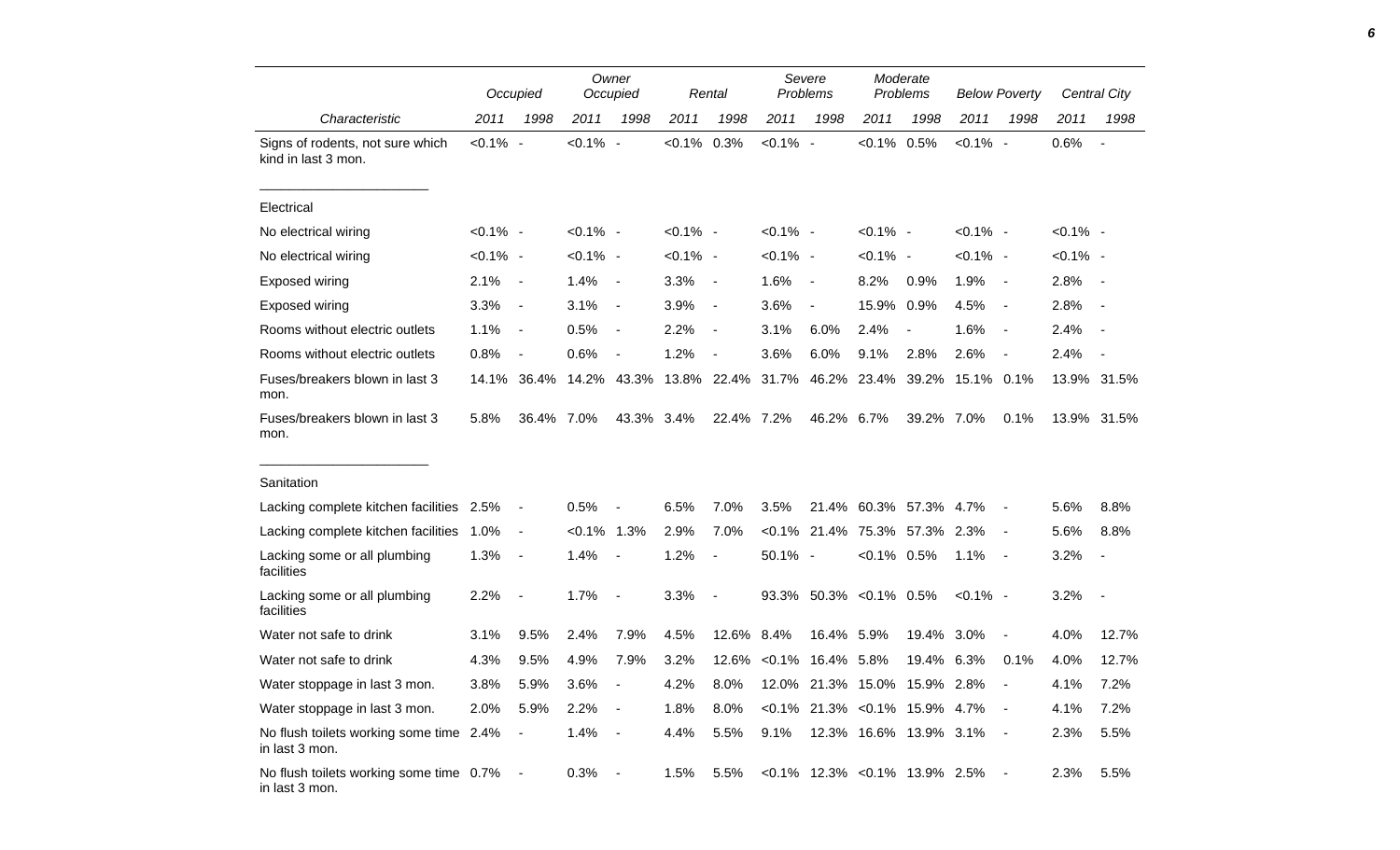|                                                           |          | Occupied                 |            | Owner<br>Occupied        |             | Rental                   |           | Severe<br><b>Problems</b> |                | Moderate<br><b>Problems</b> |             | <b>Below Poverty</b> |                | Central City             |
|-----------------------------------------------------------|----------|--------------------------|------------|--------------------------|-------------|--------------------------|-----------|---------------------------|----------------|-----------------------------|-------------|----------------------|----------------|--------------------------|
| Characteristic                                            | 2011     | 1998                     | 2011       | 1998                     | 2011        | 1998                     | 2011      | 1998                      | 2011           | 1998                        | 2011        | 1998                 | 2011           | 1998                     |
| With sewage disposal<br>breakdowns in last 3 mon.         | 1.3%     | $\overline{\phantom{a}}$ | 0.9%       |                          | 1.9%        | $\blacksquare$           | 8.5%      | 2.1%                      | 0.7%           | $\blacksquare$              | 0.7%        | $\sim$               | 1.9%           | $\overline{\phantom{a}}$ |
| With sewage disposal<br>breakdowns in last 3 mon.         | 0.2%     | $\blacksquare$           | 0.3%       | $\blacksquare$           | $< 0.1\%$   | 1.8%                     | $< 0.1\%$ | $2.1\%$                   | $< 0.1\%$      | 4.2%                        | $< 0.1\%$ - |                      | 1.9%           | $\overline{\phantom{a}}$ |
| Septic tank, cesspool, chemical<br>toilet                 | 13.6% -  |                          | $18.4\% -$ |                          | 4.0%        | $\overline{\phantom{a}}$ | 8.4%      | 2.1%                      | 5.7%           | $\blacksquare$              | 6.4%        | 0.1%                 | $< 0.1\%$ 0.4% |                          |
| Septic tank, cesspool, chemical<br>toilet                 | $10.1\%$ | 14.1%                    | 13.7%      | 19.0%                    | 2.7%        | $\blacksquare$           | 3.8%      | $\blacksquare$            | $< 0.1\%$      | 5.9%                        | 5.0%        | 0.1%                 | $< 0.1\%$ 0.4% |                          |
| With septic tank or cesspool<br>breakdowns in last 3 mon. | 0.2%     |                          | 0.2%       | $\overline{\phantom{a}}$ | 0.2%        | $\overline{\phantom{a}}$ | 0.9%      | $\blacksquare$            | $< 0.1\%$ 0.5% |                             | $< 0.1\%$ - |                      | $< 0.1\%$ -    |                          |
| With septic tank or cesspool<br>breakdowns in last 3 mon. | $<0.1\%$ | $0.2\%$                  | $< 0.1\%$  | 0.3%                     | $< 0.1\%$ - |                          | $<0.1\%$  | $\overline{\phantom{a}}$  | $<0.1\%$ 0.5%  |                             | $< 0.1\%$ - |                      | $< 0.1\%$ -    |                          |

## HEATING/FUEL

Main Heating Equipment

| Warm-air furnace                                        | 77.6% - |                          | $83.0\% -$ |            | $66.6\%$ - |                          | $80.2\%$ -                               |                          |                              | 67.3% 74.9% 69.2% 0.1% |         |                          | 74.7% 69.5%    |            |
|---------------------------------------------------------|---------|--------------------------|------------|------------|------------|--------------------------|------------------------------------------|--------------------------|------------------------------|------------------------|---------|--------------------------|----------------|------------|
| Warm-air furnace                                        | 71.7%   | 75.4%                    | 70.7%      | 80.0%      | 74.0%      |                          | 66.0% 26.2% 81.9% 60.2% 74.9% 80.2% 0.1% |                          |                              |                        |         |                          | 74.7% 69.5%    |            |
| Steam or hot water system                               | 5.6%    | $9.0\%$                  | $2.1\%$    | $\sim$ $-$ | 12.5%      | 18.2% 4.3%               |                                          |                          | 10.0% 22.0% 14.6% 12.2% 0.1% |                        |         |                          | 13.6% 21.7%    |            |
| Steam or hot water system                               | 2.8%    | $9.0\%$                  | 2.3%       | $\sim$ $-$ | 3.9%       | 18.2% 4.3%               |                                          |                          | 10.0% 14.9% -                |                        | $1.0\%$ | $\overline{\phantom{a}}$ | 13.6% 21.7%    |            |
| Electric heat pump                                      | 10.0%   | 11.2%                    | 11.6%      | 13.2%      | 6.8%       | 7.2%                     | 1.9%                                     | $\overline{\phantom{a}}$ | 2.9%                         | $\blacksquare$         | $9.6\%$ | $0.1\%$                  | 2.8%           |            |
| Electric heat pump                                      | 14.2%   | 11.2%                    | 16.6%      | 13.2%      | $9.3\%$    | 7.2%                     | 37.6% 2.1%                               |                          | $6.0\%$                      | 1.5%                   | 9.8%    | $0.1\%$                  | 2.8%           |            |
| Built-in electric units                                 | 4.2%    | $\overline{\phantom{a}}$ | 1.3%       | $\sim$     | 10.0%      | 6.3%                     | $3.2\%$                                  | $\blacksquare$           | 5.1%                         | 4.8%                   | 5.4%    | $0.1\%$                  | $6.9\%$        | 4.0%       |
| Built-in electric units                                 | 2.3%    | $\blacksquare$           | 1.1%       | $\sim$     | 4.7%       | 6.3%                     | 3.2%                                     | $\overline{\phantom{a}}$ | 12.2%                        | 4.8%                   | 4.2%    | $\overline{\phantom{a}}$ | $6.9\%$        | 4.0%       |
| Floor, wall, or other built-in hot air<br>without ducts | 1.4%    | $\blacksquare$           | 0.8%       | $\sim$ $-$ | 2.6%       | $\blacksquare$           | 1.6%                                     | $\blacksquare$           | $<0.1\%$ 1.3%                |                        | 1.1%    | $\overline{\phantom{a}}$ | 1.6%           | $\sim$ $-$ |
| Floor, wall, or other built-in hot air<br>without ducts | 7.7%    | $0.7\%$                  | $9.0\%$    | 0.5%       | 5.1%       | 1.2%                     | 36.2% 1.9%                               |                          | $<0.1\%$ 1.3%                |                        | 4.8%    | $\sim$                   | $1.6\%$        | $\sim$     |
| Room heaters with flue                                  | 0.1%    | $\overline{\phantom{a}}$ | $0.1\%$    | $\sim$ $-$ | 2.8%       | $\blacksquare$           | $< 0.1\%$ -                              |                          | $< 0.1\%$ 0.5%               |                        | 0.3%    | $\overline{\phantom{a}}$ | $< 0.1\%$ 0.6% |            |
| Room heaters with flue                                  | 1.0%    |                          | 0.1%       | $\sim$ $-$ | 2.8%       | $\overline{\phantom{a}}$ | $< 0.1\%$ -                              |                          | $<0.1\%$ 0.5%                |                        | 0.3%    | $\overline{\phantom{a}}$ | $<0.1\%$ 0.6%  |            |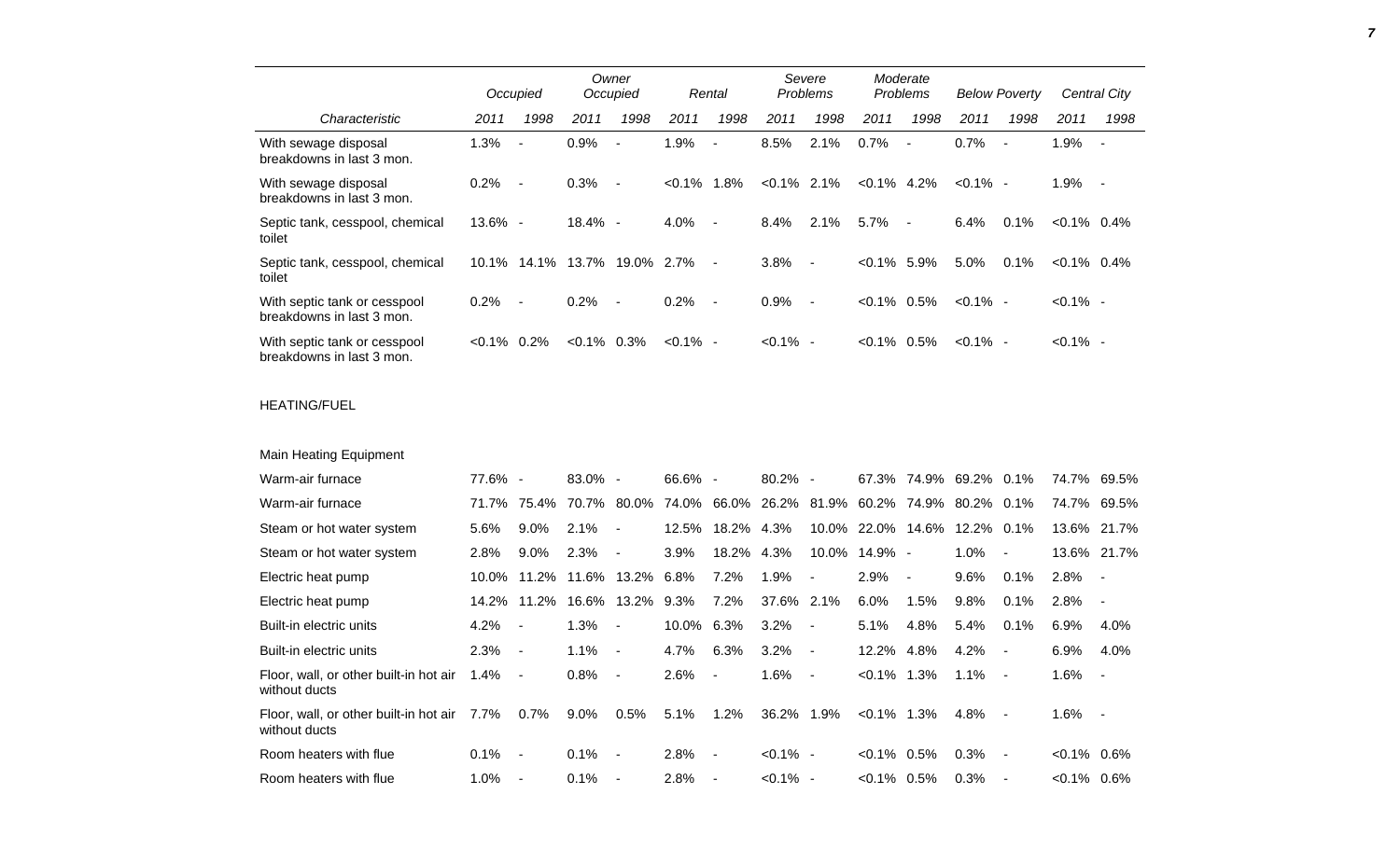|                              |             | Occupied                     |                                 | Owner<br>Occupied        |             | Rental                   |                | Severe<br>Problems                       |                   | Moderate<br>Problems     |             | <b>Below Poverty</b>     |                | <b>Central City</b>      |
|------------------------------|-------------|------------------------------|---------------------------------|--------------------------|-------------|--------------------------|----------------|------------------------------------------|-------------------|--------------------------|-------------|--------------------------|----------------|--------------------------|
| Characteristic               | 2011        | 1998                         | 2011                            | 1998                     | 2011        | 1998                     | 2011           | 1998                                     | 2011              | 1998                     | 2011        | 1998                     | 2011           | 1998                     |
| Room heaters without flue    | 0.3%        | $\overline{\phantom{a}}$     | $< 0.1\%$ -                     |                          | 0.8%        | $\overline{\phantom{a}}$ | 8.9%           | 0.1%                                     | 1.3%              | $\overline{\phantom{a}}$ | 1.7%        | $\overline{\phantom{a}}$ | 0.1%           | $\overline{\phantom{a}}$ |
| Room heaters without flue    | 0.1%        | $\overline{\phantom{a}}$     | $< 0.1\%$ -                     |                          | 0.3%        | $\overline{\phantom{a}}$ | 8.9%           | 0.1%                                     | 6.7%              | 1.4%                     | 1.7%        | $\overline{\phantom{a}}$ | 0.1%           | $\blacksquare$           |
| Portable electric heaters    | 0.2%        | $\overline{\phantom{a}}$     | 0.3%                            | $\blacksquare$           | 0.1%        | $\overline{\phantom{a}}$ | $< 0.1\%$ -    |                                          | $< 0.1\%$ 0.5%    |                          | $< 0.1\%$ - |                          | 0.1%           | $\sim$                   |
| <b>Stoves</b>                | 0.3%        | $\qquad \qquad \blacksquare$ | 0.4%                            | $\blacksquare$           | 0.2%        | $\overline{\phantom{a}}$ | $< 0.1\%$ 2.1% |                                          | 0.8%              | $\overline{\phantom{a}}$ | 0.4%        | $\overline{\phantom{a}}$ | $< 0.1\%$ -    |                          |
| <b>Stoves</b>                | 0.1%        | $\blacksquare$               | 0.1%                            | $\blacksquare$           | 0.2%        | $\overline{\phantom{a}}$ | $< 0.1\%$ 2.1% |                                          | 0.8%              | $\sim$                   | 0.4%        | $\blacksquare$           | $< 0.1\%$ -    |                          |
| Fireplace with inserts       | 0.2%        | $\qquad \qquad \blacksquare$ | 0.3%                            | $\overline{\phantom{a}}$ | $< 0.1\%$ - |                          | $< 0.1\%$ -    |                                          | $< 0.1\%$ -       |                          | 0.1%        | $\sim$                   | $< 0.1\%$ -    |                          |
| Other                        | 0.2%        | $\overline{\phantom{a}}$     | 0.1%                            | $\blacksquare$           | 0.4%        | $\sim$                   | $< 0.1\%$ -    |                                          | 0.7%              | $\sim$                   | $< 0.1\%$ - |                          | 0.3%           | $\sim$ $-$               |
| No heating equipment         | $< 0.1\%$ - |                              | $< 0.1\%$ -                     |                          | $< 0.1\%$ - |                          | $< 0.1\%$ -    |                                          | $< 0.1\%$ -       |                          | $< 0.1\%$ - |                          | $< 0.1\%$ -    |                          |
| <b>Water Heating Fuel</b>    |             |                              |                                 |                          |             |                          |                |                                          |                   |                          |             |                          |                |                          |
| Electricity                  | 43.9%       | 39.9%                        | 42.3%                           | 39.9%                    | 47.3%       |                          |                | 39.8% 23.3% 37.0% 29.7% 27.6% 49.4% 0.1% |                   |                          |             |                          |                | 24.9% 20.7%              |
| Electricity                  | 53.7%       | 39.9%                        |                                 | 49.3% 39.9%              | 62.8%       | 39.8%                    |                | 81.3% 37.0%                              | 57.0% 27.6%       |                          | 57.5% 0.1%  |                          |                | 24.9% 20.7%              |
| Gas, LP/bottled gas          |             |                              | 55.5% 59.7% 57.1% -             |                          | 52.4%       |                          |                | 59.8% 76.7% 63.0%                        | 69.7% -           |                          | 50.1% 0.1%  |                          |                | 74.7% 79.1%              |
| Gas, LP/bottled gas          |             | 46.1% 59.7%                  |                                 | 50.6% 59.7%              |             | 37.0% 59.8%              |                | 18.7% 63.0%                              |                   | 43.0% 72.4%              | 42.5% 0.1%  |                          |                | 74.7% 79.1%              |
| Fuel oil                     | 0.1%        |                              | 0.1%                            | $\blacksquare$           | 0.2%        | $\blacksquare$           | $< 0.1\%$ -    |                                          | $< 0.1\%$ -       |                          | $< 0.1\%$ - |                          | $< 0.1\%$ 0.3% |                          |
| Fuel oil                     | 0.2%        | $\overline{\phantom{a}}$     | 0.1%                            | $\overline{\phantom{a}}$ | 0.2%        | $\blacksquare$           | $< 0.1\%$ -    |                                          | $< 0.1\%$ -       |                          | $< 0.1\%$ - |                          | $< 0.1\%$ 0.3% |                          |
| Other                        | 0.4%        | $\blacksquare$               | 0.6%                            | $\blacksquare$           | 0.1%        | $\blacksquare$           | $< 0.1\%$ -    |                                          | 0.6%              | $\sim$ $-$               | 0.4%        | $\sim$                   | 0.4%           | $\overline{\phantom{a}}$ |
| Clothes Dryer(,000)          | 514         | 438                          | 418                             | 373                      | 96          | 65                       | 12             | 4                                        | 9                 | 15                       | 54          | $<$ 1                    | 83             | 68                       |
| Clothes Dryer(,000)          | 140         | 438                          | 109                             | 373                      | 31          | 65                       | 4              | 4                                        | 1                 | 15                       | 12          | $<$ 1                    | 83             | 68                       |
| Have Clothes Dryer           |             | 79.8% 73.9%                  | 97.2%                           | $\overline{\phantom{a}}$ | 44.7%       | 33.1%                    | 70.2%          | 50.4%                                    | 37.1%             | 49.4%                    | 55.7%       | 0.1%                     |                | 54.8% 47.4%              |
| <b>Have Clothes Dryer</b>    |             | 86.2% 73.9%                  | 99.1%                           | 94.1%                    | 59.2% 33.1% |                          |                | 96.4% 50.4% 50.5% -                      |                   |                          | 59.8%       | 0.1%                     |                | 54.8% 47.4%              |
| Electricity                  |             |                              | 89.5% 82.5% 88.2% 80.9% 94.9% - |                          |             |                          | 78.7%          |                                          | 72.2% 92.7% 82.2% |                          | 93.1% 0.1%  |                          |                | 78.5% 70.2%              |
| Electricity                  |             |                              | 90.1% 82.5% 89.7% 80.9%         |                          | 91.5% -     |                          | 59.3%          |                                          | 72.2% 70.5% 82.2% |                          | 91.0% 0.1%  |                          |                | 78.5% 70.2%              |
| Gas, LP gas (liquid propane) |             | 10.5% 17.5%                  | 11.8%                           | 19.1% 4.9%               |             | 8.2%                     |                | 21.3% 27.8% 7.3%                         |                   | 17.8%                    | 6.6%        | 0.1%                     |                | 21.5% 29.8%              |
| Gas, LP gas (liquid propane) | 9.9%        |                              | 17.5% 10.3% 19.1% 8.5%          |                          |             | $\blacksquare$           |                | 40.7% 27.8% 29.5%                        |                   | 17.8% 9.0%               |             | 0.1%                     |                | 21.5% 29.8%              |

\_\_\_\_\_\_\_\_\_\_\_\_\_\_\_\_\_\_\_\_\_\_\_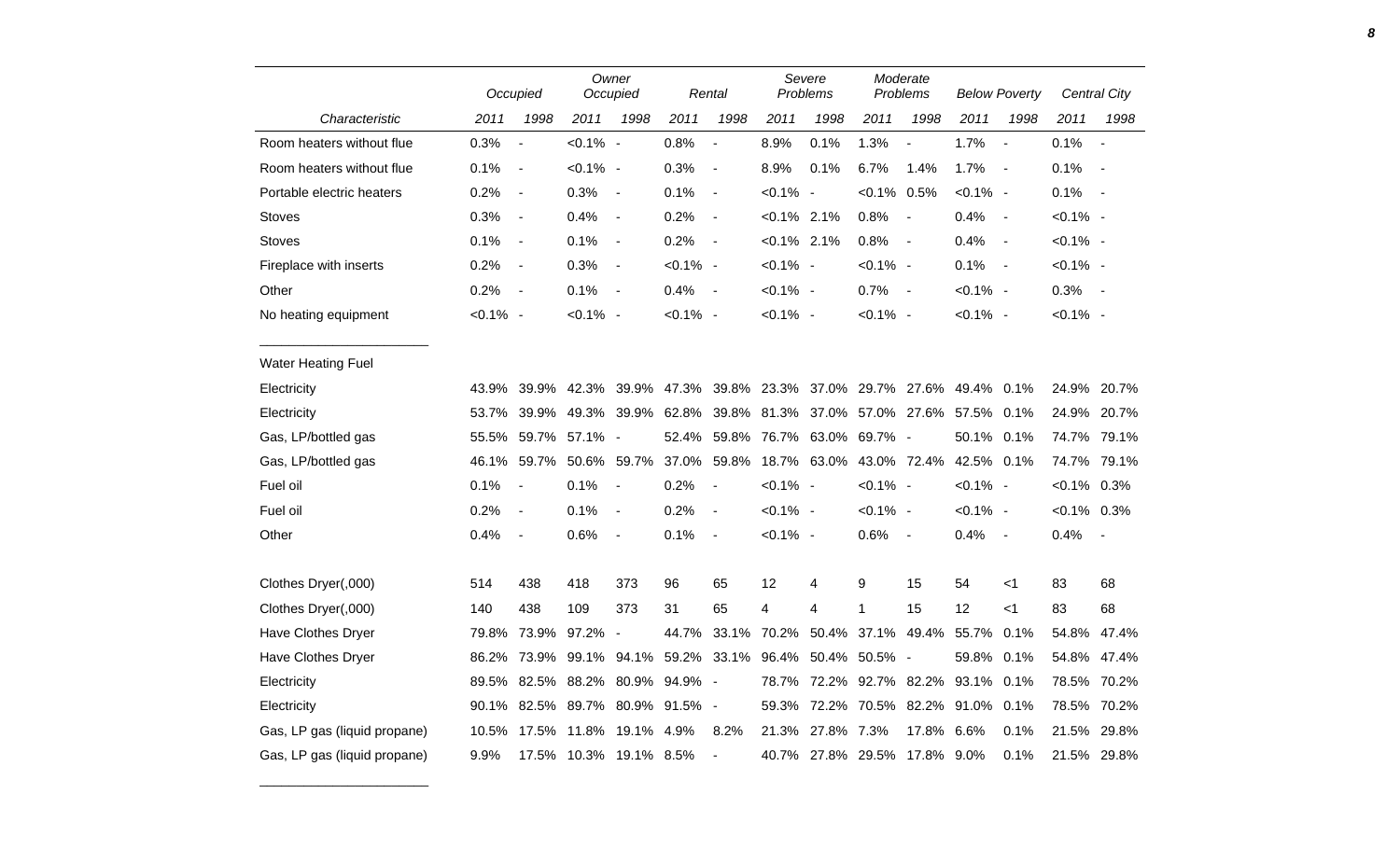|                                                        |            | Occupied                     |       | Owner<br>Occupied        |                | Rental                       |                | Severe<br>Problems                       |                  | Moderate<br><b>Problems</b> |             | <b>Below Poverty</b>     |      | <b>Central City</b>      |
|--------------------------------------------------------|------------|------------------------------|-------|--------------------------|----------------|------------------------------|----------------|------------------------------------------|------------------|-----------------------------|-------------|--------------------------|------|--------------------------|
| Characteristic                                         | 2011       | 1998                         | 2011  | 1998                     | 2011           | 1998                         | 2011           | 1998                                     | 2011             | 1998                        | 2011        | 1998                     | 2011 | 1998                     |
| <b>Heating Problems</b>                                |            |                              |       |                          |                |                              |                |                                          |                  |                             |             |                          |      |                          |
| Uncomfortably cold for 24 hours<br>or more last winter | 11.8% 7.9% |                              | 10.6% | 5.3%                     | 15.0%          |                              |                | 14.0% 56.7% 52.7% 29.1% 25.5% 20.0% 0.1% |                  |                             |             |                          |      | 17.4% 11.5%              |
| Uncomfortably cold for 24 hours<br>or more last winter | 4.1%       | 7.9%                         | 4.6%  | 5.3%                     | 2.8%           | 14.0% 6.8%                   |                |                                          |                  | 52.7% 28.0% 25.5% 3.9%      |             |                          |      | 17.4% 11.5%              |
| Heating equipment breakdowns                           | 3.4%       | $\blacksquare$               | 3.3%  | $\overline{a}$           | 3.4%           |                              | 54.2%          |                                          | 38.6% 10.5% 5.1% |                             | 6.5%        | 0.1%                     | 5.3% | 3.4%                     |
| Heating equipment breakdowns                           | 0.4%       | $\overline{\phantom{a}}$     | 0.3%  | $\overline{a}$           | 0.6%           | $\qquad \qquad \blacksquare$ | 3.1%           | 38.6%                                    | $< 0.1\%$ 5.1%   |                             | $< 0.1\%$   | $\blacksquare$           | 5.3% | 3.4%                     |
| Other causes                                           | 7.7%       | 4.6%                         | 7.6%  | 3.0%                     | 7.8%           | $\blacksquare$               | 11.3%          | 10.2%                                    |                  | 15.6% 18.6%                 | 10.0% 0.1%  |                          | 9.3% | 6.9%                     |
| Other causes                                           | 3.2%       | $\blacksquare$               | 4.1%  | $\blacksquare$           | 1.5%           | 8.1%                         | 3.7%           | 10.2%                                    | $18.0\%$ -       |                             | 3.6%        | $\overline{\phantom{a}}$ | 9.3% | 6.9%                     |
| Utility interruption                                   | 2.9%       | $\overline{\phantom{a}}$     | 3.5%  | $\overline{a}$           | 1.5%           |                              | 1.9%           | $\blacksquare$                           | 2.0%             |                             | 4.7%        | $\blacksquare$           | 1.8% | $\blacksquare$           |
| Utility interruption                                   | 0.9%       | $\qquad \qquad \blacksquare$ | 1.3%  | $\blacksquare$           | $< 0.1\%$ 0.2% |                              | $< 0.1\%$ -    |                                          | $<0.1\%$ 0.6%    |                             | $< 0.1\%$ - |                          | 1.8% | $\blacksquare$           |
| Inadequate heating capacity                            | 1.5%       | $\overline{\phantom{a}}$     | 0.9%  | $\overline{\phantom{a}}$ | 2.6%           | $\blacksquare$               | 0.8%           | $\overline{\phantom{a}}$                 | 3.5%             | 8.5%                        | 1.2%        | $\blacksquare$           | 3.0% | $\overline{\phantom{a}}$ |
| Inadequate heating capacity                            | 0.6%       | $\overline{\phantom{a}}$     | 0.4%  | $\overline{\phantom{a}}$ | 1.0%           | $\blacksquare$               | 3.7%           | $\overline{a}$                           | 12.2%            | 8.5%                        | 1.9%        | $\blacksquare$           | 3.0% |                          |
| Inadequate insulation                                  | 1.5%       | $\overline{\phantom{a}}$     | 1.2%  | $\blacksquare$           | 2.3%           | $\blacksquare$               | 8.6%           | 4.4%                                     | 8.8%             | 11.7%                       | 1.9%        | $\overline{\phantom{a}}$ | 2.5% |                          |
| Inadequate insulation                                  | 0.3%       | $\overline{\phantom{a}}$     | 0.2%  | $\blacksquare$           | 0.5%           | $\overline{\phantom{a}}$     | $< 0.1\%$ 4.4% |                                          | 5.8%             | 11.7% 0.7%                  |             | $\blacksquare$           | 2.5% |                          |
| Cost of heating                                        | 1.1%       | $\blacksquare$               | 1.4%  | $\blacksquare$           | 0.7%           | $\blacksquare$               | $< 0.1\%$ -    |                                          | 1.3%             | $\blacksquare$              | 0.9%        | $\blacksquare$           | 0.9% | $\overline{\phantom{a}}$ |
| Cost of heating                                        | 0.1%       | $\blacksquare$               | 0.2%  | $\blacksquare$           | $< 0.1\%$ 0.8% |                              | $< 0.1\%$ -    |                                          | $<0.1\%$ 2.2%    |                             | $< 0.1\%$ - |                          | 0.9% | $\overline{\phantom{a}}$ |
| Other                                                  | 1.0%       | $\overline{\phantom{a}}$     | 0.7%  | $\overline{\phantom{a}}$ | 1.6%           |                              | $< 0.1\%$      | 2.1%                                     | 1.1%             | 5.7%                        | 1.8%        | $\overline{\phantom{a}}$ | 1.7% |                          |
| Other                                                  | 1.4%       | $\overline{\phantom{a}}$     | 2.0%  | $\blacksquare$           | $<0.1\%$ 2.3%  |                              | $< 0.1\%$ 2.1% |                                          | 5.8%             | $\overline{\phantom{a}}$    | 1.0%        | $\blacksquare$           | 1.7% | $\overline{\phantom{a}}$ |
| SELECTED PHYSICAL<br><b>PROBLEMS</b>                   |            |                              |       |                          |                |                              |                |                                          |                  |                             |             |                          |      |                          |
| Severe Physical Problems(,000)                         | 17         | $\overline{7}$               | 12    | 2                        | 5              | 5                            | 17             | $\overline{7}$                           |                  |                             | 5           |                          | 10   | 3                        |
| Severe Physical Problems(,000)                         | 4          | $\overline{7}$               | 2     | $\overline{2}$           | $\overline{2}$ | 5                            | 4              | $\overline{7}$                           |                  |                             | 0           |                          | 10   | 3                        |
| Severe physical problems                               | 2.7%       | $\overline{\phantom{a}}$     | 2.7%  | $\overline{\phantom{a}}$ | 2.5%           | $\overline{\phantom{a}}$     | 100%           | $\blacksquare$                           |                  |                             | 5.4%        | $< 0.1\%$                | 6.5% | 2.1%                     |
| Severe physical problems                               | 2.4%       |                              | 1.8%  | $\overline{a}$           | 3.5%           |                              | 100%           |                                          |                  |                             | 0.7%        | $< 0.1\%$                | 6.5% | 2.1%                     |
| Plumbing                                               | 1.3%       | $\blacksquare$               | 1.4%  | $\sim$                   | 1.2%           |                              | $50.1\%$ -     |                                          |                  |                             | 1.1%        | $< 0.1\%$ 3.2%           |      |                          |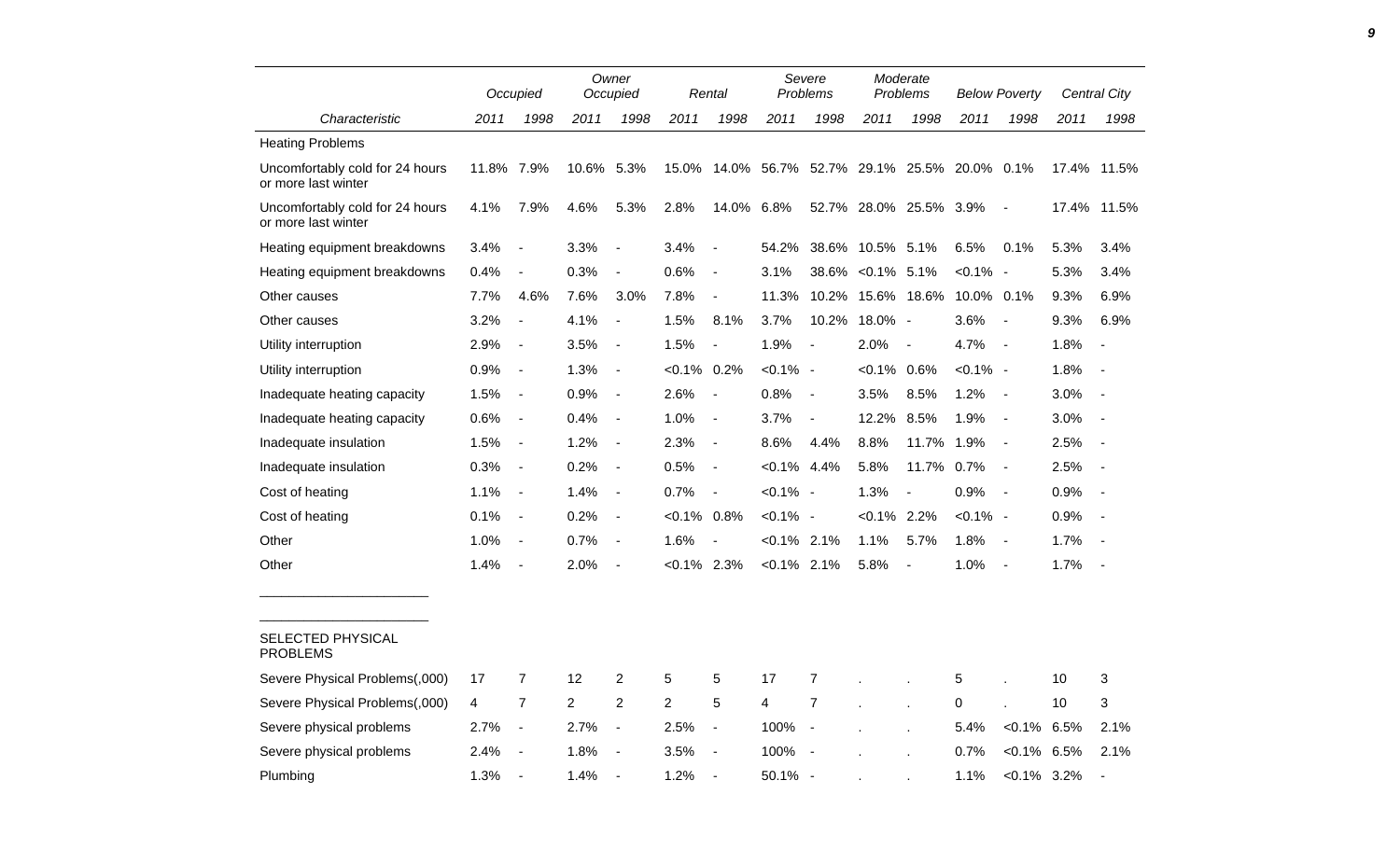|                                     |                | Occupied                 |                | Owner<br>Occupied        |                | Rental                   |                | Severe<br>Problems |                | Moderate<br>Problems |             | <b>Below Poverty</b>               |                          | Central City             |
|-------------------------------------|----------------|--------------------------|----------------|--------------------------|----------------|--------------------------|----------------|--------------------|----------------|----------------------|-------------|------------------------------------|--------------------------|--------------------------|
| Characteristic                      | 2011           | 1998                     | 2011           | 1998                     | 2011           | 1998                     | 2011           | 1998               | 2011           | 1998                 | 2011        | 1998                               | 2011                     | 1998                     |
| Plumbing                            | 2.2%           | $\overline{\phantom{a}}$ | 1.7%           | $\overline{a}$           | 3.3%           | $\blacksquare$           | 93.3%          | 50.3%              |                | ÷                    | $< 0.1\%$   | $< 0.1\%$                          | 3.2%                     | $\overline{\phantom{a}}$ |
| Heating                             | 1.3%           | $\blacksquare$           | 1.3%           | $\overline{\phantom{a}}$ | 1.2%           | $\blacksquare$           | 48.4%          | 36.4%              |                |                      | 4.1%        | $< 0.1\%$ 3.1%                     |                          | $\overline{\phantom{a}}$ |
| Heating                             | 0.1%           | $\overline{\phantom{a}}$ | 0.1%           | $\blacksquare$           | $< 0.1\%$ 1.1% |                          | 3.1%           | 36.4%              |                | ä,                   |             | $< 0.1\%$ $< 0.1\%$ 3.1%           |                          | $\blacksquare$           |
| Electric                            | $< 0.1\%$ -    |                          | $< 0.1\%$ -    |                          | 0.1%           | $\overline{\phantom{a}}$ | 0.8%           |                    |                |                      |             | $< 0.1\%$ < 0.1% 0.1%              |                          |                          |
| Electric                            | 0.1%           | $\blacksquare$           | $< 0.1\%$ -    |                          | 0.3%           | $\sim$                   | 3.6%           |                    |                |                      | 0.7%        | $< 0.1\%$ 0.1%                     |                          |                          |
| Hallways                            | $< 0.1\%$ -    |                          | $< 0.1\%$ -    |                          | $< 0.1\%$ -    |                          | $< 0.1\%$      | 2.2%               |                |                      |             | $< 0.1\%$ $< 0.1\%$ $< 0.1\%$ -    |                          |                          |
| Hallways                            | $< 0.1\%$ -    |                          | $< 0.1\%$ -    |                          | $< 0.1\%$ -    |                          | $< 0.1\%$ 2.2% |                    |                |                      |             | $< 0.1\%$ $< 0.1\%$ $< 0.1\%$ -    |                          |                          |
| Upkeep                              | $< 0.1\%$ -    |                          | $< 0.1\%$ -    |                          | 0.1%           | $\blacksquare$           | 0.8%           | 8.9%               |                | ÷.                   | 0.1%        | $< 0.1\%$ 0.1%                     |                          | $\overline{\phantom{a}}$ |
| Upkeep                              | $< 0.1\%$ -    |                          | $< 0.1\%$ -    |                          | $< 0.1\%$ 0.2% |                          | $< 0.1\%$ 8.9% |                    |                | ÷.                   | $< 0.1\%$   | $< 0.1\%$ 0.1%                     |                          | $\blacksquare$           |
| Moderate Physical<br>Problems(,000) | 26             | 31                       | 7              | 12                       | 19             | 19                       |                |                    | 26             | 31                   | 8           |                                    | 13                       | 17                       |
| Moderate Physical<br>Problems(,000) | $\overline{2}$ | 31                       | $\mathsf 0$    | 12                       | $\overline{2}$ | 19                       |                |                    | $\overline{2}$ | 31                   | $\mathbf 1$ |                                    | 13                       | 17                       |
| Moderate physical problems          | 4.0%           | 5.2%                     | 1.6%           | $\blacksquare$           | 8.7%           | 9.5%                     |                |                    | 100%           | $\blacksquare$       | 7.8%        | $< 0.1\%$ 8.8%                     |                          | 12.1%                    |
| Moderate physical problems          | 1.3%           | 5.2%                     | 0.1%           | $\overline{\phantom{a}}$ | 3.7%           | 9.5%                     |                |                    | 100%           | $\blacksquare$       | 3.6%        | $< 0.1\%$ 8.8%                     |                          | 12.1%                    |
| Plumbing                            | $< 0.1\%$ -    |                          | $< 0.1\%$      | 0.3%                     | $< 0.1\%$ -    |                          |                |                    | $< 0.1\%$ 6.6% |                      | $< 0.1\%$   |                                    | $< 0.1\%$ $< 0.1\%$ -    |                          |
| Plumbing                            | $< 0.1\%$ 0.3% |                          | $< 0.1\%$ 0.3% |                          | $< 0.1\%$ 0.5% |                          |                |                    | $< 0.1\%$      | 6.6%                 |             | $< 0.1\%$ $< 0.1\%$ $< 0.1\%$ -    |                          |                          |
| Heating                             | 0.1%           | $\blacksquare$           | $< 0.1\%$ -    |                          | 0.1%           | $\overline{\phantom{a}}$ |                | $\mathbf{r}$       | 1.3%           | $\frac{1}{2}$        | 0.1%        | $< 0.1\%$ 0.1%                     |                          | $\overline{\phantom{a}}$ |
| Heating                             | 0.1%           | $\overline{\phantom{a}}$ | $< 0.1\%$ -    |                          | 0.3%           | $\overline{\phantom{a}}$ |                |                    | 6.7%           | 1.4%                 | $< 0.1\%$   | $< 0.1\%$ 0.1%                     |                          | $\blacksquare$           |
| Upkeep                              | 2.4%           | $\blacksquare$           | 0.5%           | $\overline{\phantom{a}}$ | 6.2%           | $\blacksquare$           |                |                    | 60.3%          | 57.3%                | 4.1%        | $< 0.1\%$ 5.5%                     |                          | 8.1%                     |
| Upkeep                              | 1.0%           | $\overline{\phantom{a}}$ | $< 0.1\%$ 1.3% |                          | 2.9%           | 6.4%                     |                |                    | 75.3%          | 57.3%                | 2.3%        | $< 0.1\%$ 5.5%                     |                          | 8.1%                     |
| Hallways                            | $< 0.1\%$ -    |                          | $< 0.1\%$ -    |                          | $< 0.1\%$ 0.4% |                          |                | $\epsilon$         | $< 0.1\%$ 2.4% |                      |             | $< 0.1\%$ $< 0.1\%$ $< 0.1\%$ 0.2% |                          |                          |
| Hallways                            | $< 0.1\%$ -    |                          | $< 0.1\%$ -    |                          | $< 0.1\%$ 0.4% |                          | $\mathbf{r}$   | $\mathbf{r}$       | $< 0.1\%$ 2.4% |                      | $< 0.1\%$   |                                    | $< 0.1\%$ $< 0.1\%$ 0.2% |                          |
| Kitchen                             | 1.5%           | $\blacksquare$           | 1.1%           | $\blacksquare$           | 2.5%           |                          |                |                    | 38.9% -        |                      | 3.7%        | $< 0.1\%$ 3.4%                     |                          | $\blacksquare$           |
| Kitchen                             | 0.2%           | $\overline{\phantom{a}}$ | 0.1%           | $\blacksquare$           | 0.5%           | $\blacksquare$           |                |                    |                | 18.0% 37.1%          | 1.3%        | $< 0.1\%$                          | 3.4%                     |                          |

OVERALL OPINION OF STRUCTURE

\_\_\_\_\_\_\_\_\_\_\_\_\_\_\_\_\_\_\_\_\_\_\_